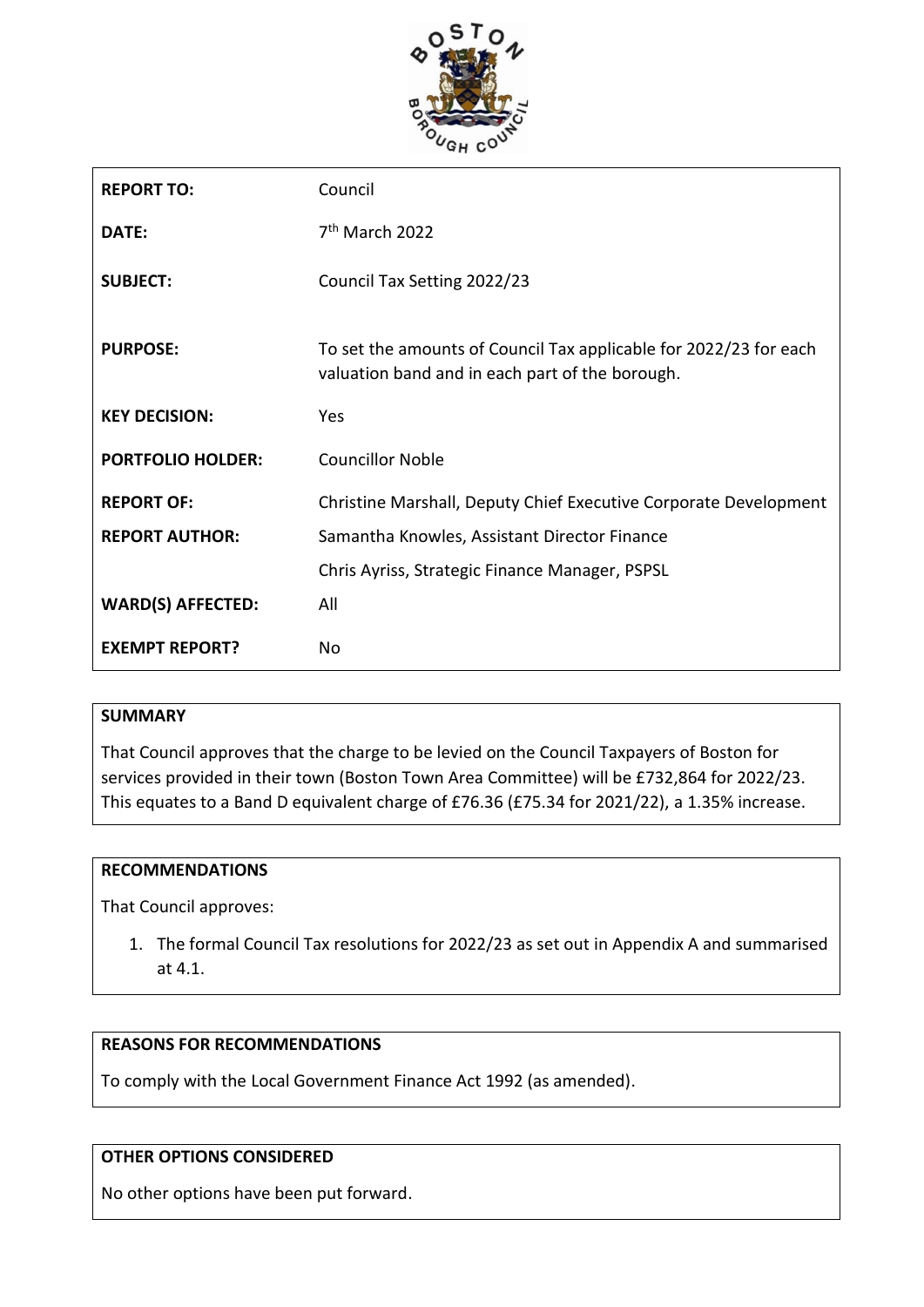# **1. BACKGROUND**

- 1.1. The Cabinet considered final budget proposals at its meeting on 23 February 2022 and its recommendations are now provided to Council for its approval on 7 March 2022.
- 1.2. This report incorporates relevant resolutions for the setting of the Council Tax for 2022/23 in accordance with the recommended budget.

# **2. REPORT**

- 2.1 Formal resolutions are required to set the Council Tax in accordance with the Local Government Finance Act 1992 (as amended). These resolutions incorporate the precept requirement for Boston Borough Council, as well as all other Authorities that issue a precept in the Borough. The required resolutions are detailed at **Appendix A**.
- 2.2. Schedule 5 of the Localism Act 2011 introduced a change to the Local Government Act 1992. This makes provision for Council Tax Referendums to be held if an authority increases its basic amount of Council Tax in excess of principles determined by the Secretary of State.
- 2.3. These principles are set each year and for 2022/23 the trigger levels have been set as follows:
	- Lincolnshire County Council, as an Adult Social Care (ASC) Authority, can increase its core Council Tax by no more than 5% (comprising 3% for the Adult Social Care Precept, and 2% for other expenditure).
	- Lincolnshire Police and Crime Commissioner (LPCC) If the basic amount of Council Tax increases by more than £10.00 above its 2021/22 value for a typical Band D property.
	- Boston Borough Council If the basic amount of Council Tax increases by 2% (or more than 2%) and more than £5, whichever is the greater.
	- Local precepting authorities (Parish Councils) are not subject to a Council Tax referendum.
- 2.4. Based on the Council tax resolutions at Appendix A none of the precepting authorities are setting a Council Tax level that would require a referendum.

# **3. Boston Borough Council Budget**

3.1 The Boston Borough Council budget was considered by Cabinet on 23 February 2022 and recommendations are now provided to Council on 7 March 2022, setting the band D Council tax at £202.86, a £4.95 (2.50%) increase on 2021/22. The Budget report is based on the finance settlement advised by the Department for Levelling Up, Housing and Communities.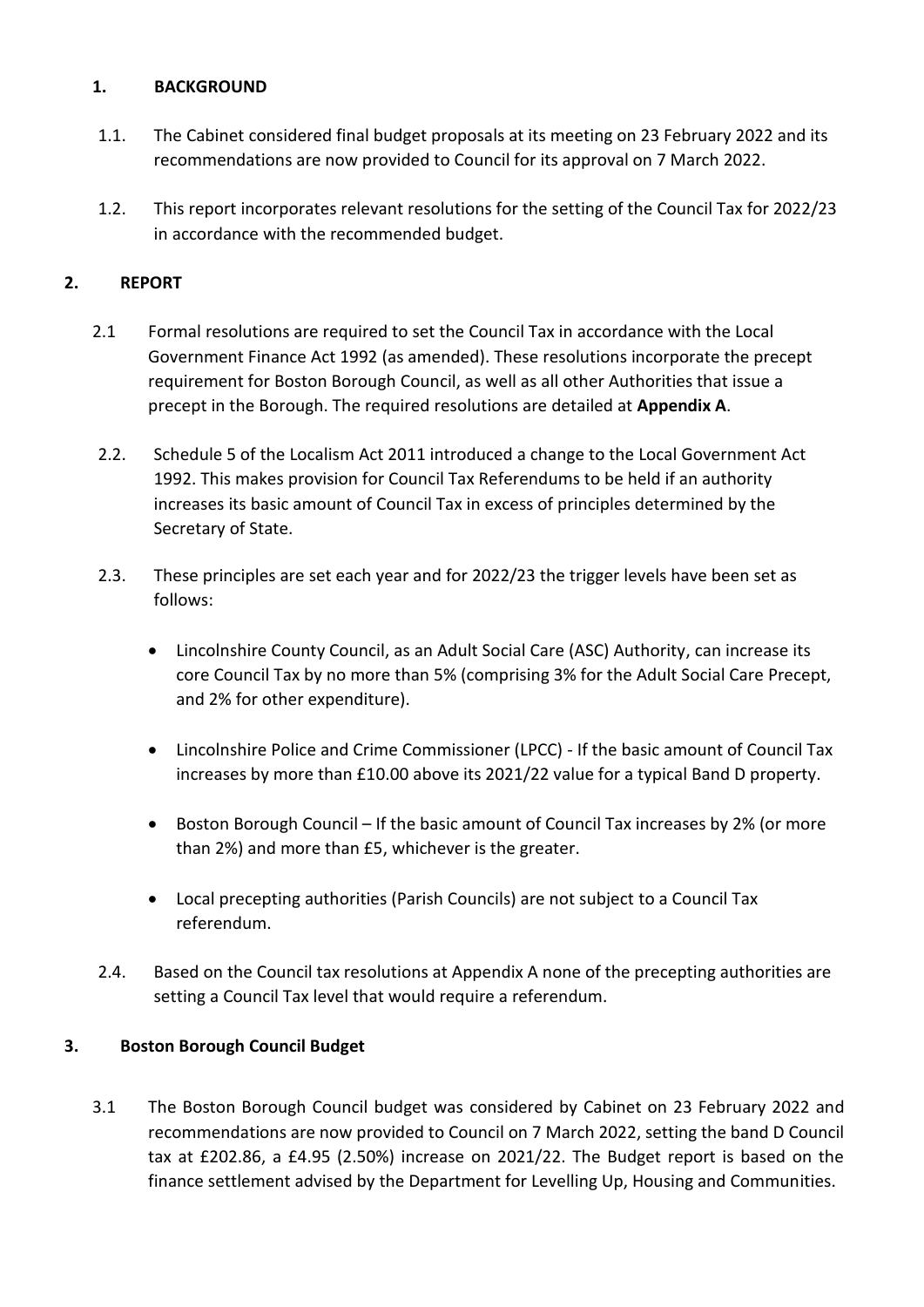### 3.2 **Boston Special Expenses**

It is proposed that the amount to be charged to the residents of Boston for services provided in their town (Boston Special Expenses) are as follows:

| <b>Gross Expenditure</b>         | £732,864 |
|----------------------------------|----------|
| Less reserves funding            | £Ο       |
| Expenditure charged to residents | £732,864 |
| Tax base                         | 9,597    |
| Band $D(f.p)$                    | £76.36   |
| % Change from 2020-21            | 1.35%    |

# **4. Council Tax Resolutions**

4.1 The required resolutions for the approval of the levels of Council Tax are set out at Appendix A. The figures relating to the Borough Council and the average of the parishes are summarised in the following table:

| <b>Resolution</b><br><b>Ref</b> | <b>Description</b>        | <b>BBC</b> | <b>Parish</b><br><b>Precept (incl</b><br><b>BTAC)</b> | <b>Total</b> |
|---------------------------------|---------------------------|------------|-------------------------------------------------------|--------------|
|                                 |                           | £          | £                                                     | £            |
| За                              | Gross expenditure         | 42,349,022 | 1,242,308                                             | 43,591,330   |
| 3b                              | Gross Income              | 38,281,475 | 0                                                     | 38,281,475   |
| 3 <sub>c</sub>                  |                           | 4,067,547  | 1,242,308                                             | 5,309,855    |
| 1a                              | Tax base                  | 20,051     | 20,051                                                | 20,051       |
| 3d 3f                           | <b>Band D Council Tax</b> | 202.86     | 61.96                                                 | 264.82       |

4.2 The Council tax bills for 2022/23 include the requirements of Town and Parish Councils (where relevant), Lincolnshire County Council and the Police and Crime Commissioner for Lincolnshire, who are all individually responsible for setting their own Council tax levels. The Council tax resolutions (resolution 3(e), 4 and 5) relating to these organisations are covered at Appendix A and summarised below.

# **5. Town and Parish Councils**

5.1 The Town and Parish Council precepts (including BTAC) are detailed at Appendix B and total £1,242,308.50. The average band D charge is £61.96 for 2022/23, an increase of 2.67%. Appendix D shows the combined parish and borough precepts for all valuation bands.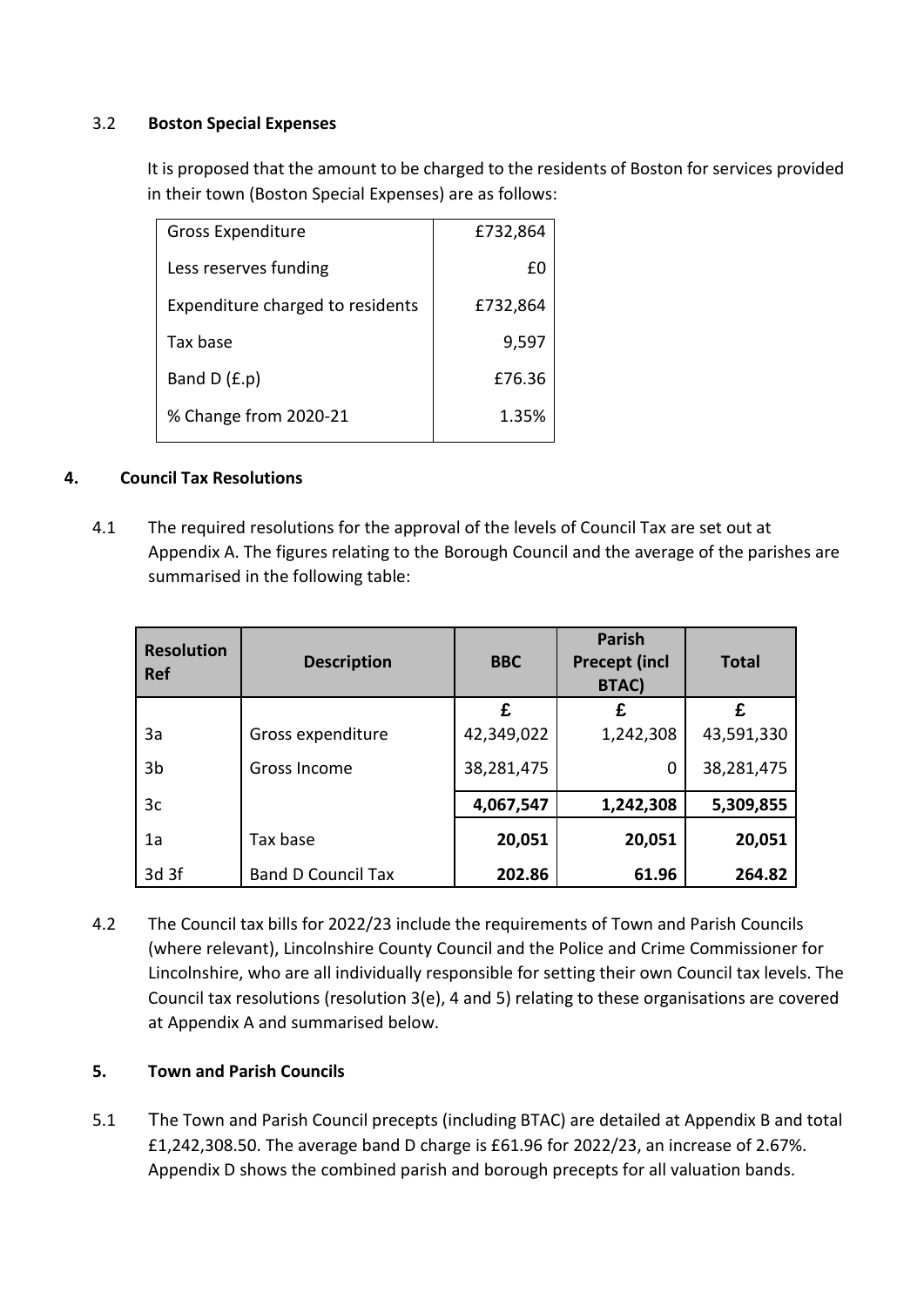# **6. Lincolnshire County Council**

6.1 Lincolnshire County Council confirmed its precept for 2022/23 at its Meeting on 18th February 2022, setting a Council Tax Band D charge of £1,432.17 (£1,364.16 for 2021/22) which is a £68.01 (4.99%) increase.

# **7. Police and Crime Commissioner for Lincolnshire**

- 7.1 The Police and Crime Commissioner's budget for 2022/23 was set by the Police and Crime Commissioner on 23rd February 2022. The Council Tax Requirement represents a Council Tax Band D charge of £276.30 (£266.31 for 2021/22) which is a £9.99 increase (3.75%).
- 7.2 Based on the formal council tax resolutions the total (average) band D Council Tax will be as follows: (subject to formal confirmation of the LCC and PCC Values).

|                                      | 2021/22  | 2022/23  | <b>Increase</b> | <b>Increase</b> |
|--------------------------------------|----------|----------|-----------------|-----------------|
|                                      |          | £        | £               | %               |
| <b>Boston Borough Council</b>        | 197.91   | 202.86   | 4.95            | 2.50%           |
| Lincolnshire County Council          | 1,364.16 | 1,432.17 | 68.01           | 4.99%           |
| Police and Crime                     | 266.31   | 276.30   | 9.99            | 3.75%           |
| <b>Commissioner for Lincolnshire</b> |          |          |                 |                 |
| Sub total                            | 1,828.38 | 1,911.33 | 82.95           | 4.54%           |
| Town and Parish Council,             |          |          |                 |                 |
| including BTAC (average)             | 60.35    | 61.96    | 1.61            | 2.67%           |
| <b>Total</b>                         | 1,888.73 | 1,973.29 | 84.56           | 4.48%           |

7.3 **Appendix E** shows the combined council tax charges to include all precepting authorities by parish and valuation band.

# **8. OPTIONS**

- 8.1 Approve the recommendations of this report.
- 8.2 Make Changes before approving the recommendations of this report.

# **9. EXPECTED BENEFITS TO THE PARTNERSHIP**

- 9.1 To set the amounts for Council Tax applicable for 2022/23 for each valuation band and in each part of the Borough, by the required deadline for Boston BC which will facilitate billing for the year.
- 9.2 Council Tax is set in accordance with the resolutions will maintain a balanced budget in 2022/23 as per the recommendations from Cabinet on the Budget, Medium Term Financial Plan and Capital Strategy Report for 2022/23.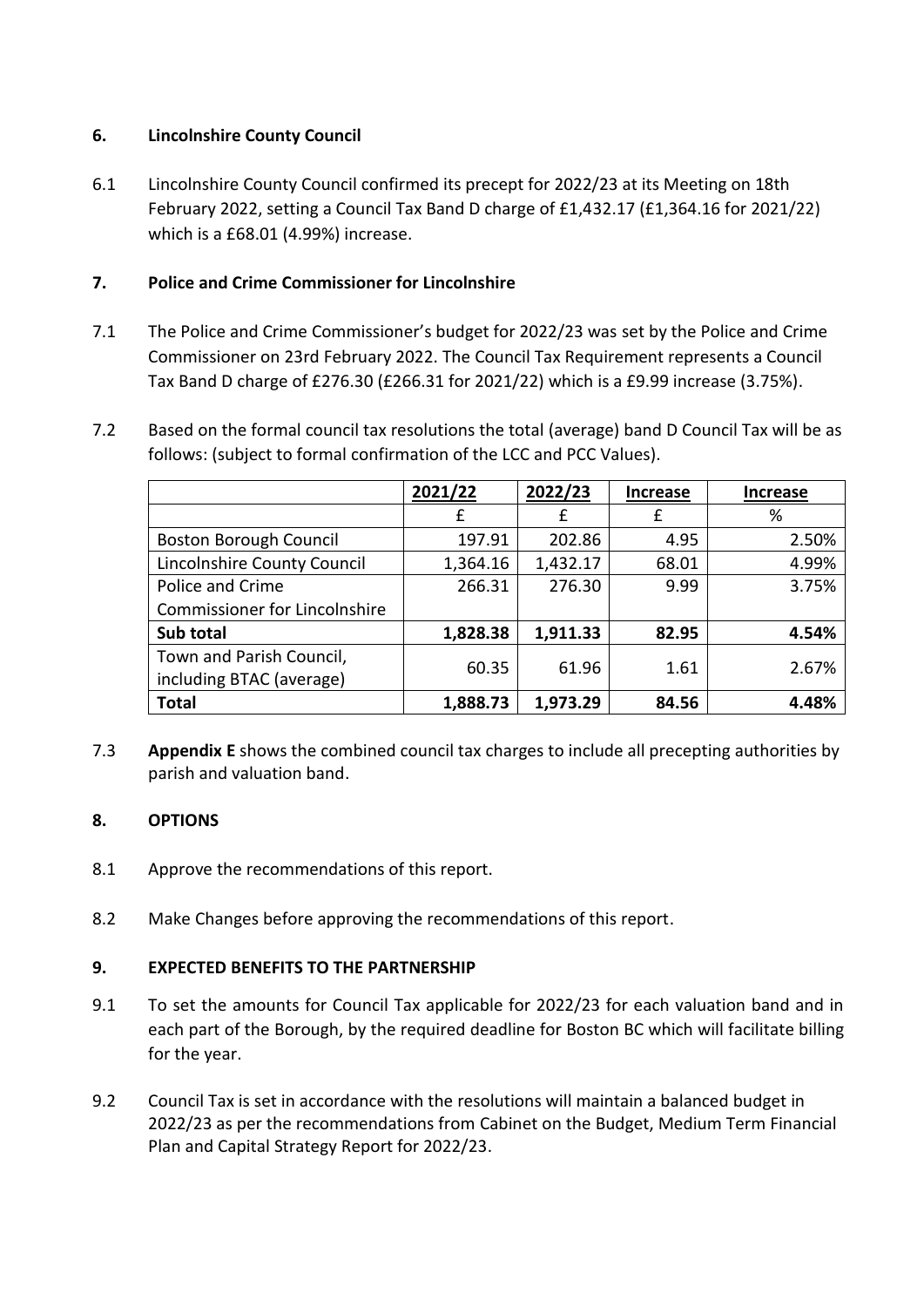### **10. IMPLICATIONS:**

### **11. SOUTH AND EAST LINCOLNSHIRE COUNCIL'S PARTNERSHIP**

- 11.1 None
- **12. CORPORATE PRIORITIES**
- 12.1 *None*

### **13. STAFFING**

13.1 None

### **14. CONSTITUTIONAL AND LEGAL IMPLICATIONS**

- 14.1 Local Government Finance Act 1992 as amended applies.
- 14.2 Under section 52ZC of the 1992 Act the question of whether an authority's relevant basic amount of council tax is excessive must be decided in accordance with a set of principles determined by the Secretary of State.
- 14.3 The principles for a financial year must be set out in a report which must be laid before and approved by the House of Commons. If the report for a financial year is not approved on or before the date on which the local government finance report for the same year is approved by the House of Commons, no principles have effect for that year and accordingly no authority's relevant basic amount of council tax is capable of being excessive for that year.
- 14.4 Paragraph 2.3 specifies the proposed referendum principles as they apply to those authorities precepting on Boston Borough Council. This report is required by virtue of the Local Government Finance Act 1992 (as amended).

### **15. DATA PROTECTION**

15.1 None

### **16. FINANCIAL**

- 16.1 Financial implications are detailed in the Budget, Medium Term Financial Plan and Capital Strategy report for 2022/23 and in section 1 above.
- 16.2 Parish Council precepts are financed by parish taxpayers in the same way as special expenses. The additions applicable to the borough level of Council Tax for parish expenses are shown in the appendices to this report. The average parish Band D including BTAC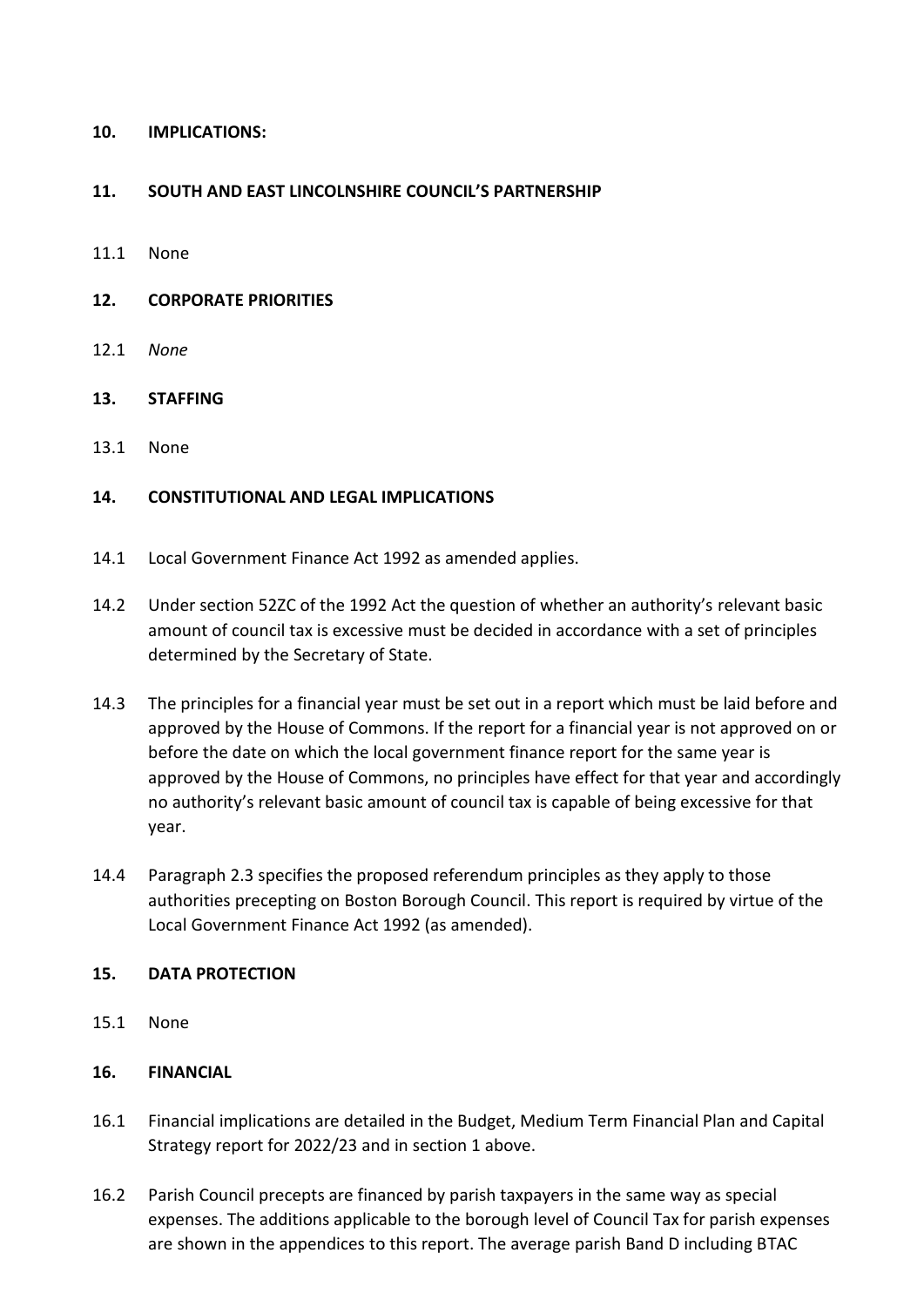addition to the borough level of Council Tax will amount to £61.96 (£60.35 for 2021/22), an increase of £1.61 (2.67%) on last year

16.3 The Authority must submit a Council Tax Requirement (CTR1) within 7 days of approval of the Council tax Resolutions. All summary figures quoted in this report are included in the return which confirms that the Authority does not appear to be subject to a referendum.

### **17. RISK MANAGEMENT**

17.1 All risks are detailed in the budget setting report.

# **18. STAKEHOLDER / CONSULTATION / TIMESCALES**

18.1 Stakeholders have been consulted as part of the budget setting process for 2022/23.

### **19. REPUTATION**

- 19.1 None
- **20. CONTRACTS**
- 20.1 None
- **21. CRIME AND DISORDER**
- 21.1 None
- **22. EQUALITY AND DIVERSITY/ HUMAN RIGHTS/ SAFEGUARDING**
- 22.1 None
- **23. HEALTH AND WELL BEING**
- 23.1 None

### **24. CLIMATE CHANGE AND ENVIRONMENTAL IMPLICATIONS**

#### 24.1 None

| <b>APPENDICES</b>                                                     |                                                                           |  |
|-----------------------------------------------------------------------|---------------------------------------------------------------------------|--|
| Appendices are listed below and attached to the back of the report: - |                                                                           |  |
| Appendix A                                                            | 2022/23 Council Tax Resolutions                                           |  |
| Appendix B                                                            | 2022/23 Parish Council Tax base report                                    |  |
| Appendix C                                                            | 2022/23 Boston Borough Council plus parishes band D<br><b>Council Tax</b> |  |